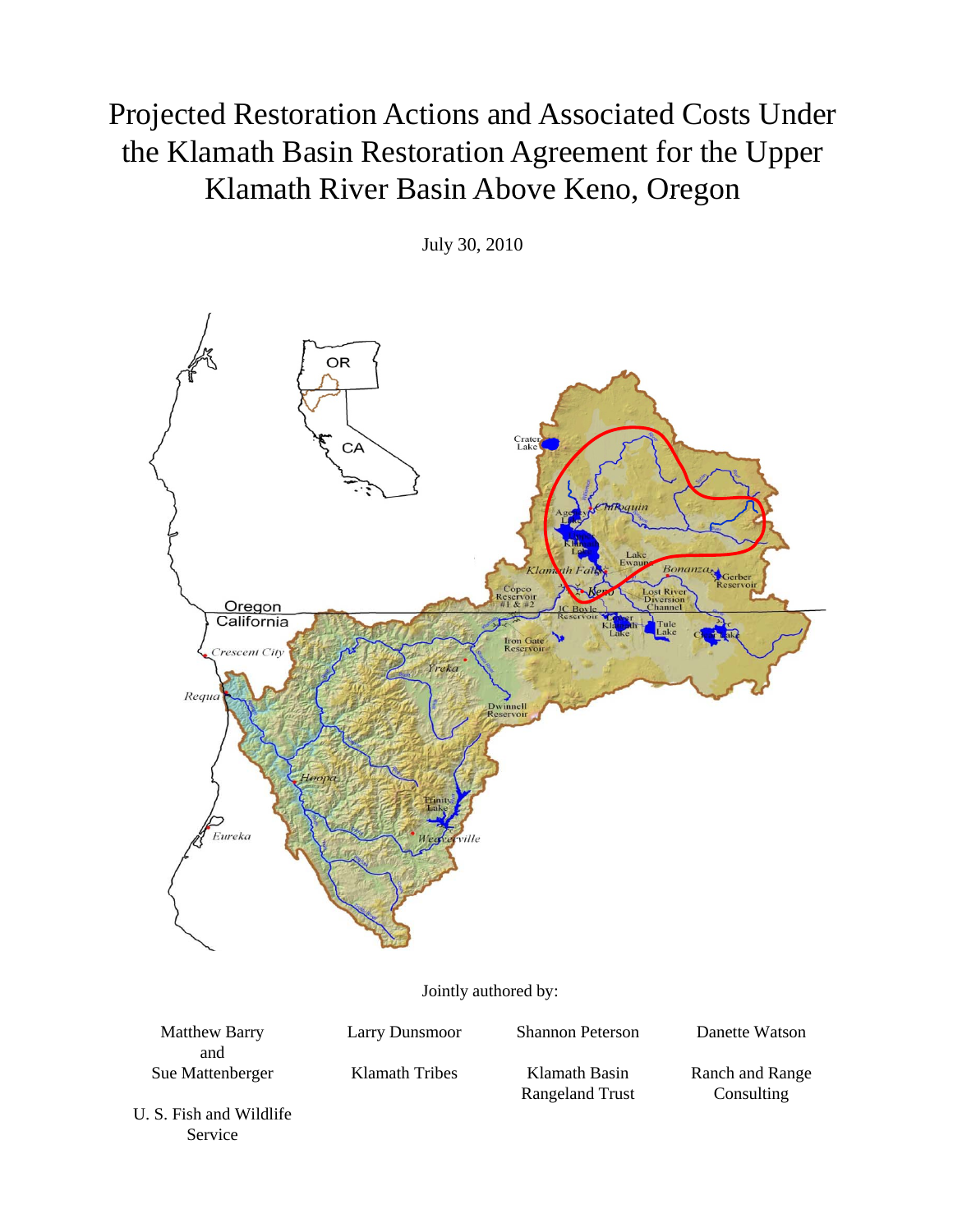## **Projected Restoration Actions and Associated Costs Under the Klamath Basin Restoration Agreement for the Upper Klamath River Basin Above Keno, Oregon**

- We outlined projected restoration activities for the Upper Klamath River Basin (above Keno), focusing on the geographic scope identified in the Klamath Basin Restoration Agreement (KBRA). Elements of the KBRA budget (Appendix C-2) covered here include row numbers 3, 4, 5, 6, 8, 9, 11, 12, and 90. These activities are intended to improve conditions affecting fish production, survival, and recovery in and above Keno Reservoir and Upper Klamath Lake, with an emphasis on valley-floor rivers and streams. Consequently, areas targeted for these activities are predominately privately-owned, but some publicly managed lands are included. In addition to providing direct benefits to the Upper Klamath Basin, the significant improvements to water quality and nutrient/organic loads expected to result from these actions will benefit the Klamath River for many miles downstream of Keno.
- We did not prioritize restoration activities. Instead, we identified suites of activities by sub-basin that will be fed into the process producing the Phase I Fisheries Restoration Plan under KBRA Section 10.1, which will finalize and prioritize Phase I habitat restoration actions. The Phase I plan will also be informed by an extensive evaluation of past restoration projects that is presently under way, a product of funding by the National Fish and Wildlife Foundation and the Oregon Watershed Enhancement Board.
- Restoration activities and associated costs listed in this document represent the consolidated knowledge and opinions of many Klamath Basin professionals. Users of this information should consider that:
	- o Targeted activities and associated costs integrate current scientific understanding, professional judgment, and project experience from a number of experts in fisheries, restoration, and other disciplines from throughout the Klamath Basin representing a variety of sources (e.g., Tribes, watershed councils, non-governmental organizations, and government agencies).
	- o Consistent with the basin-wide commitment to adaptive management expressed in the KBRA, the nature, scope, and priority of restoration actions will likely change as scientific understanding and experience with restoration measures reveal more effective or efficient approaches.
- Monitoring needs are substantial and very important to the long-term, successful implementation of this Upper Basin restoration initiative. Monitoring costs are not included in this document, which is meant to detail on-the-ground project work. Monitoring costs covered by the KBRA are detailed in Appendix C-2 rows 37-59.
- Costs were calculated including a 30% "Implementation Cost" to provide necessary support (staff, environmental compliance, permitting, fiscal management, contract management, etc.), without which the necessary work cannot be accomplished. Costs are listed 2007 dollars to be consistent with Appendix C-2 of the KBRA, which also uses 2007 dollars.
- Increased capacity for key organizations at the local level will be very important to successfully implement restoration activities of the magnitude needed to meet the social, economic, and ecosystem goals of the Klamath Basin Restoration Agreement, the Klamath Hydroelectric Settlement Agreement, the Oregon Plan for Salmon and Watersheds, and Oregon's Water Quality Management Plan for TMDL attainment.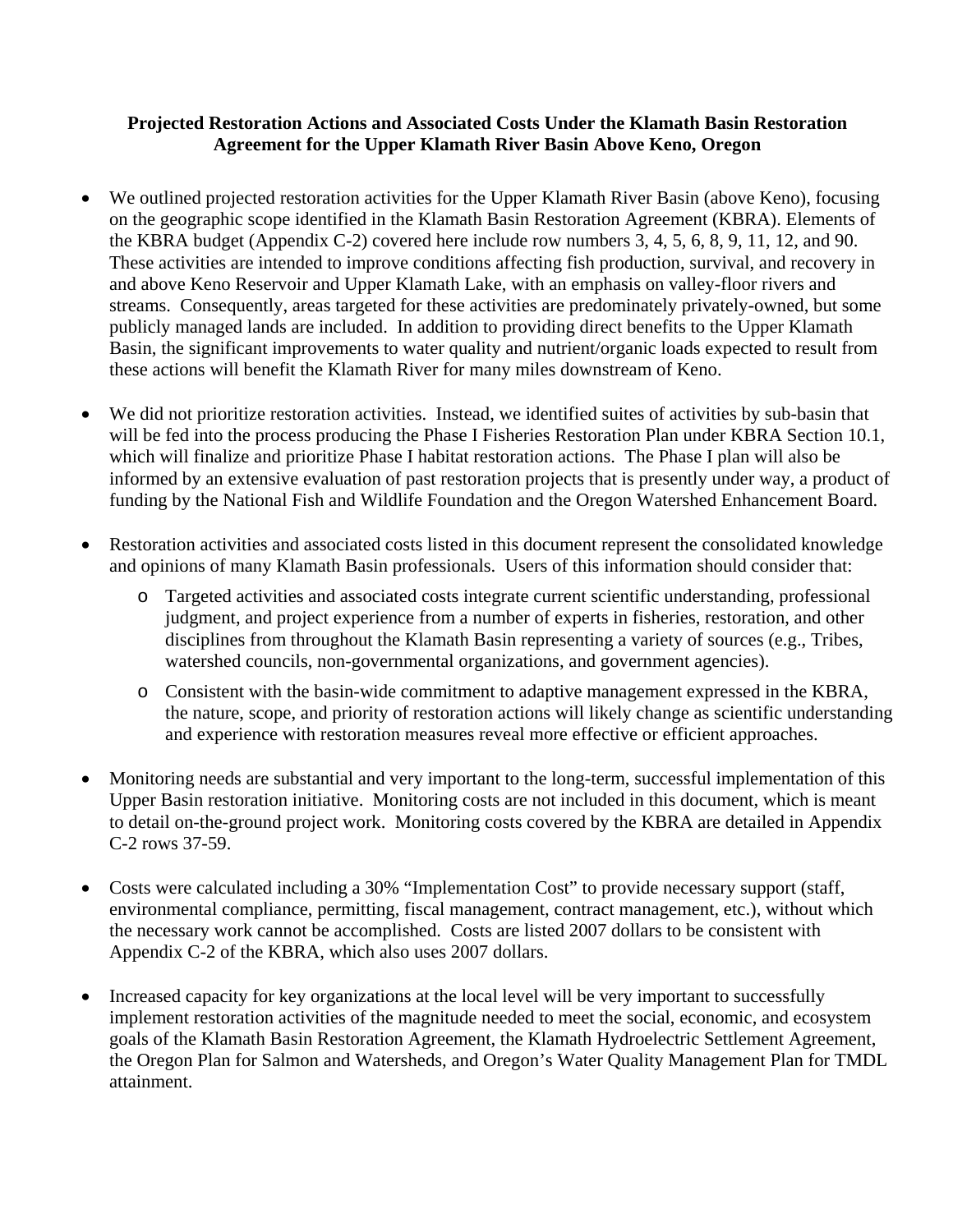|                    |                                                  |                                                                                       |                                  |                                              |                          |                               |                                              | <b>KBRA Restoration Needs for Basin Above Keno</b>                                                                                                                                                                                                                                                                        |
|--------------------|--------------------------------------------------|---------------------------------------------------------------------------------------|----------------------------------|----------------------------------------------|--------------------------|-------------------------------|----------------------------------------------|---------------------------------------------------------------------------------------------------------------------------------------------------------------------------------------------------------------------------------------------------------------------------------------------------------------------------|
| Reach              | <b>Restoration target</b>                        | <b>Activities</b>                                                                     | <b>Miles of</b><br><b>Stream</b> | Miles,<br>acres, or<br>number of<br>activity | <b>Estimated</b><br>Cost | Implementation<br>Costs @ 30% | <b>Total with</b><br>implementation<br>costs | <b>Details</b>                                                                                                                                                                                                                                                                                                            |
|                    |                                                  |                                                                                       |                                  |                                              |                          |                               | <b>Williamson River</b>                      |                                                                                                                                                                                                                                                                                                                           |
|                    |                                                  | Fence construction and<br>offstream watering                                          | 25                               | 50                                           | \$1,320,000              | \$396,000                     | \$1,716,000                                  | Miles. Cost to build fence is \$4 per foot; used \$5 per foot to account for offstream watering facility cost.                                                                                                                                                                                                            |
|                    | Riparian Cooridor<br>Management                  | Maintain existing fences<br>manage weeds & exotic<br>plants                           | 56                               | 112                                          | \$562.909                | \$168,873                     | \$731,782                                    | Miles. Costs based on a 4 person crew @ \$40 per hour working full time for 9 months per year, plus<br>\$60,000 for supplies including vehicles, fencing materials, etc., which totals \$3,096,000 over 10 years.<br>Costs are allocated across Wood, Williamson, and Sprague river sub-basins, weighted by stream miles. |
|                    |                                                  | Riparian corridor<br>management<br>agreements                                         | 38                               | 1.386                                        | \$2,079,360              | \$623,808                     | \$2,703,168                                  | Riparian acres. 38 miles of river at 0.057 miles (300 ft) wide = 1,386 acres * \$1,500/acre. Acreage, and<br>\$/acre estimated value (based on existing Federal agreement mechanisms), may be modified by OPWAS<br>(KBRA Sec 16) and/or GCP (KBRA Sec 22).                                                                |
| Main Stem          |                                                  | Levee removal, setback<br>or breaching                                                | $\overline{1}$                   | $\overline{2}$                               | \$300,000                | \$90,000                      | \$390,000                                    | Miles. Levees on lower Williamson River; costs of \$150,000 per mile based on recent projects completed<br>by KFFWO.                                                                                                                                                                                                      |
|                    | Stream Channel<br>Restoration                    | Physical habitat<br>improvements                                                      | 12                               | 12                                           | \$420,000                | \$126,000                     | \$546,000                                    | Miles. \$35,000 per mile to increase rearing capacity using large wood and to increase spawning habitat<br>with gravel placement. Emphasis on maximizing productivity and capacity for early life stages of<br>anadromous fish to facilitate reintroduction.                                                              |
|                    | Lower Williamson<br>Delta Adaptive<br>Management | Native vegetation<br>management                                                       |                                  | 5,500                                        | \$450,000                | \$135,000                     | \$585,000                                    | Acres. Establishing desirable native plant species (e.g., culturally and ecologically significant species like<br>wocus), and eradicating non-native species. One FTE for 6 months per year estimated at \$60,000 salary =<br>\$30,000 per year for 10 years plus supplies of \$15,000 per year.                          |
|                    |                                                  | Improve quality of and<br>connectivity among<br>endangered sucker<br>nursery habitats |                                  | 5.500                                        | \$291,360                | \$87,408                      | \$378,768                                    | Acres. Includes future earthwork and other activities to improve existing habitats and hydrologic<br>connectivity allowing larval fish better access to all nursery areas within the Delta. Cost of moving 58,272<br>cubic yards of material at \$5 per cubic yard; based on previous work in Delta.                      |
|                    |                                                  | Fence construction and<br>offstream watering                                          | 2.2                              | 4.4                                          | \$116,160                | \$34,848                      | \$151,008                                    | Miles. Spring Ck, Larkin Ck. Cost to build fence is \$4 per foot; used \$5 per foot to account for offstream<br>watering facility cost.                                                                                                                                                                                   |
|                    | Riparian Cooridor<br>Management                  | Maintain existing fences,<br>manage weeds & exotic<br>plants                          | 5                                | 10                                           | \$50,260                 | \$15,078                      | \$65,338                                     | Miles. Costs based on a 4 person crew @ \$40 per hour working full time for 9 months per year, plus<br>\$60,000 for supplies including vehicles, fencing materials, etc., which totals \$3,096,000 over 10 years.<br>Costs are allocated across Wood, Williamson, and Sprague river sub-basins, weighted by stream miles. |
| <b>Tributaries</b> |                                                  | Riparian corridor<br>management<br>agreements                                         | 2.5                              | 91.2                                         | \$136,800                | \$41,040                      | \$177,840                                    | Riparian acres. 2.5 miles of river at 0.057 mi (300 feet wide) = 91.2 acres * \$1,500/acre. Acreage, and<br>\$/acre estimated value (based on existing Federal agreement mechanisms), may be modified by OPWAS<br>(KBRA Sec 16) and/or GCP (KBRA Sec 22).                                                                 |
|                    |                                                  | Channel narrowing                                                                     | 2.1                              | 2.1                                          | \$252,000                | \$75,600                      | \$327,600                                    | Miles. Larkin Ck and Sunnybrook Ck. Cost estimates based on KFFWO experience @ \$120,000 per mile.<br>Planning and review required, final delineation may change.                                                                                                                                                         |
|                    | <b>Stream Channel</b><br>Restoration             | Physical habitat<br>improvements                                                      | 5                                | 5                                            | \$175,000                | \$52,500                      | \$227,500                                    | Miles. \$35,000 per mile to increase rearing capacity using large wood and to increase spawning habitat<br>with gravel placement. Emphasis on maximizing productivity and capacity for early life stages of<br>anadromous fish to facilitate reintroduction.                                                              |

 $\ddot{\phantom{a}}$ 

 $\sim$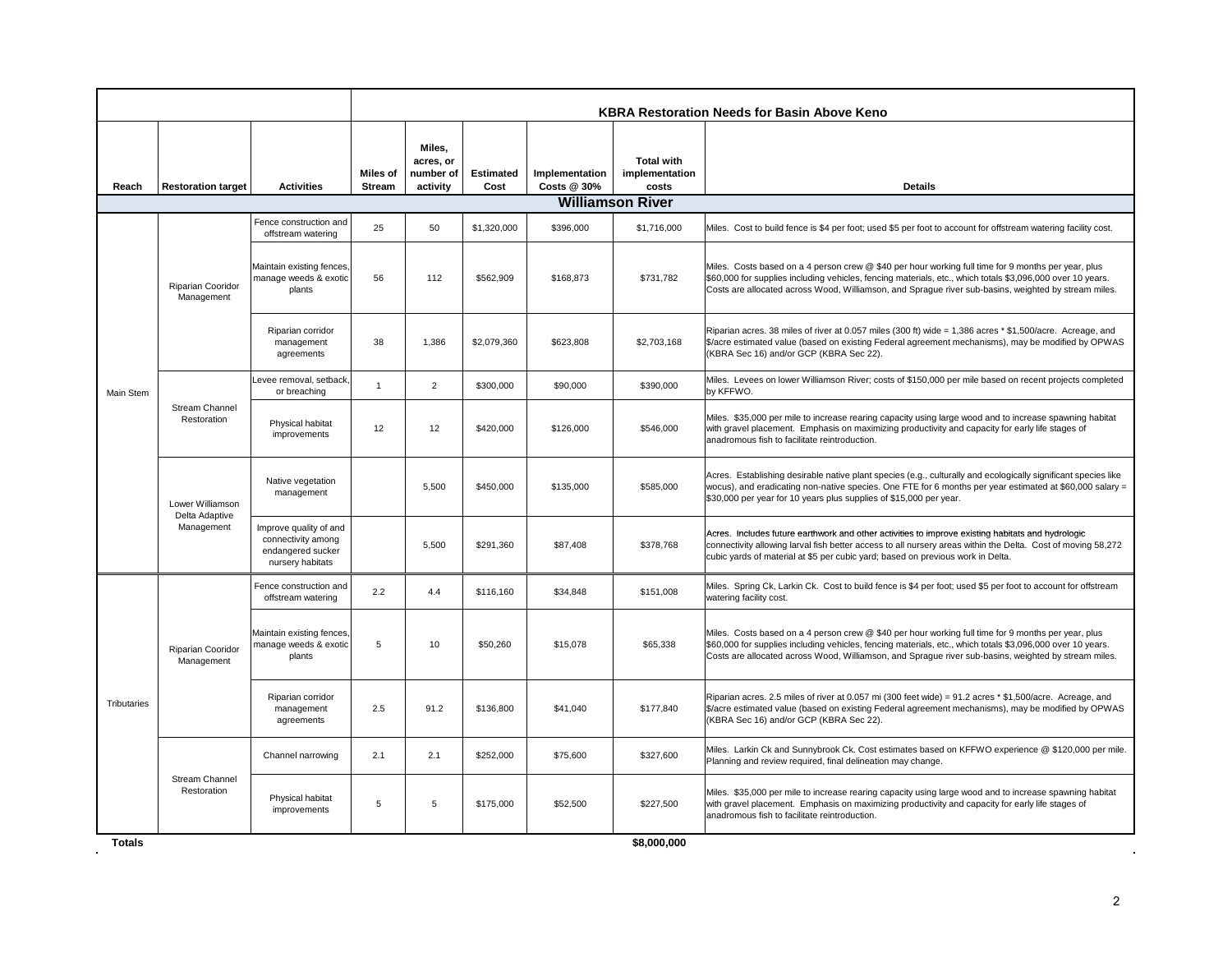|           |                                        |                                                                    |                                  |                                              |                   |                               |                                              | <b>KBRA Restoration Needs for Basin Above Keno</b>                                                                                                                                                                                                                                                                                                                                                                                   |
|-----------|----------------------------------------|--------------------------------------------------------------------|----------------------------------|----------------------------------------------|-------------------|-------------------------------|----------------------------------------------|--------------------------------------------------------------------------------------------------------------------------------------------------------------------------------------------------------------------------------------------------------------------------------------------------------------------------------------------------------------------------------------------------------------------------------------|
| Reach     | <b>Restoration target</b>              | <b>Activities</b>                                                  | <b>Miles of</b><br><b>Stream</b> | Miles,<br>acres, or<br>number of<br>activity | Estimated<br>Cost | Implementation<br>Costs @ 30% | <b>Total with</b><br>implementation<br>costs | <b>Details</b>                                                                                                                                                                                                                                                                                                                                                                                                                       |
|           |                                        |                                                                    |                                  |                                              |                   |                               | <b>Sprague River mainstem</b>                |                                                                                                                                                                                                                                                                                                                                                                                                                                      |
|           |                                        | Fence construction and<br>offstream watering                       | 65.0                             | 130                                          | \$3,432,000       | \$1,029,600                   | \$4,461,600                                  | Miles. North Fork (10 miles), South Fork (15 miles), and Sycan below Coyote Bucket (12 miles), main stem<br>(28 miles). Cost to build fence is \$4 per foot, used \$5 per foot to account for offstream watering facility cost.                                                                                                                                                                                                      |
|           |                                        | Maintain existing fences<br>manage weeds & exotic<br>plants        | 110                              | 220                                          | \$1,105,714       | \$331.714                     | \$1,437,429                                  | Miles. Costs based on a 4 person crew @ \$40 per hour working full time for 9 months per year, plus<br>\$60,000 for supplies including vehicles, fencing materials, etc., which totals \$3,096,000 over 10 years.<br>Costs are allocated across Wood, Williamson, and Sprague river sub-basins, weighted by stream miles.                                                                                                            |
|           | <b>Riparian Cooridor</b><br>Management | Grazing management                                                 |                                  | 1 FTE                                        | \$500,000         | \$150,000                     | \$650,000                                    | Salary. Cost covers one grazing management specialist to assist landowners with developing ranch<br>management plans that meet landowner needs and maintain/enhance the riparian corridor conditions.<br>Could be a consultant or a staff member, 5 years full time, part-time thereafter, will cover Sprague River<br>tributaries as well.                                                                                          |
|           |                                        | Improving dryland range<br>to reduce need for<br>riparian pastures |                                  | 19,000                                       | \$3,075,000       | \$922,500                     | \$3,997,500                                  | Acres. 19,000 acre estimate = 8,000 acres dryland range ripped and re-seeded @ \$75 per acre, plus<br>juniper removal and re-seeding on 11,000 acres of uplands @ \$225 per acre. Intent is to increase dry<br>rangeland alternatives to riparian grazing, may increase water infiltration rate, and may reduce ET water<br>loss via juniper. Planning and review required, final delineation may change.                            |
| Main Stem |                                        | Riparian corridor<br>management<br>agreements                      | 85                               | 6,202                                        | \$9,302,400       | \$2,790,720                   | \$12,093,120                                 | Riparian acres. Assumes riparian corridor 0.114 miles (600 feet) wide by 85 miles long = 6,202 acres *<br>\$1,500/acre. Acreage, and \$/acre estimated value (based on existing Federal agreement mechanisms),<br>may be modified by OPWAS (KBRA Sec 16) and/or GCP (KBRA Sec 22). Includes Sprague tributaries.                                                                                                                     |
|           |                                        | Levee removal, setback<br>or breaching                             | 20                               | 30                                           | \$4,500,000       | \$1,350,000                   | \$5,850,000                                  | Miles. Cost is \$150,000 per mile based on previous completed KFFWO projects. Focus is on reconnecting<br>floodplains and re-establishing associated hydrologic processes.                                                                                                                                                                                                                                                           |
|           |                                        | Whole channel<br>reconstruction                                    | 10                               | 15                                           | \$8,298,240       | \$2,489,472                   | \$10,787,712                                 | Miles. Fifteen miles on South Fork Sprague, extrapolated costs from Crane Creek project. Extensive<br>planning is required, including manging flood risk to Bly, final delineation may change.                                                                                                                                                                                                                                       |
|           | <b>Stream Channel</b><br>Restoration   | Physical habitat<br>improvements                                   | 22                               | 22                                           | \$2,640,000       | \$792,000                     | \$3,432,000                                  | Miles. Includes measures to enhance fish use of thermal refugia (e.g. overhangs, narrowing, structural<br>complexity), enhance rearing capacity (e.g. large wood, off channel habitats, structural complexity),<br>enhance spawning habitats (e.g. gravel placement), site-specific narrowing or channel re-alignment. Cost<br>esimated at \$120,000 per mile. Extensive planning and review required, final delineation may change. |
|           |                                        | Spring improvement,<br>enhancement, and<br>reconnection            |                                  | 20                                           | \$1,521,380       | \$456,414                     | \$1,977,794                                  | Number of springs. Includes revegetating and reconstructing outlet channels, substrate treatments, and<br>morphological changes to spring ponds. Guidance from FLIR and TIR coverages.                                                                                                                                                                                                                                               |
|           | Fish Passage                           | Barrier and impediment<br>removal                                  |                                  | $\overline{2}$                               | \$300,000         | \$90,000                      | \$390,000                                    | Number of impediments. Fish passage impediments will be eliminated by modifying two diversions on the<br>South Fork Sprague.                                                                                                                                                                                                                                                                                                         |

**\$45,077,150**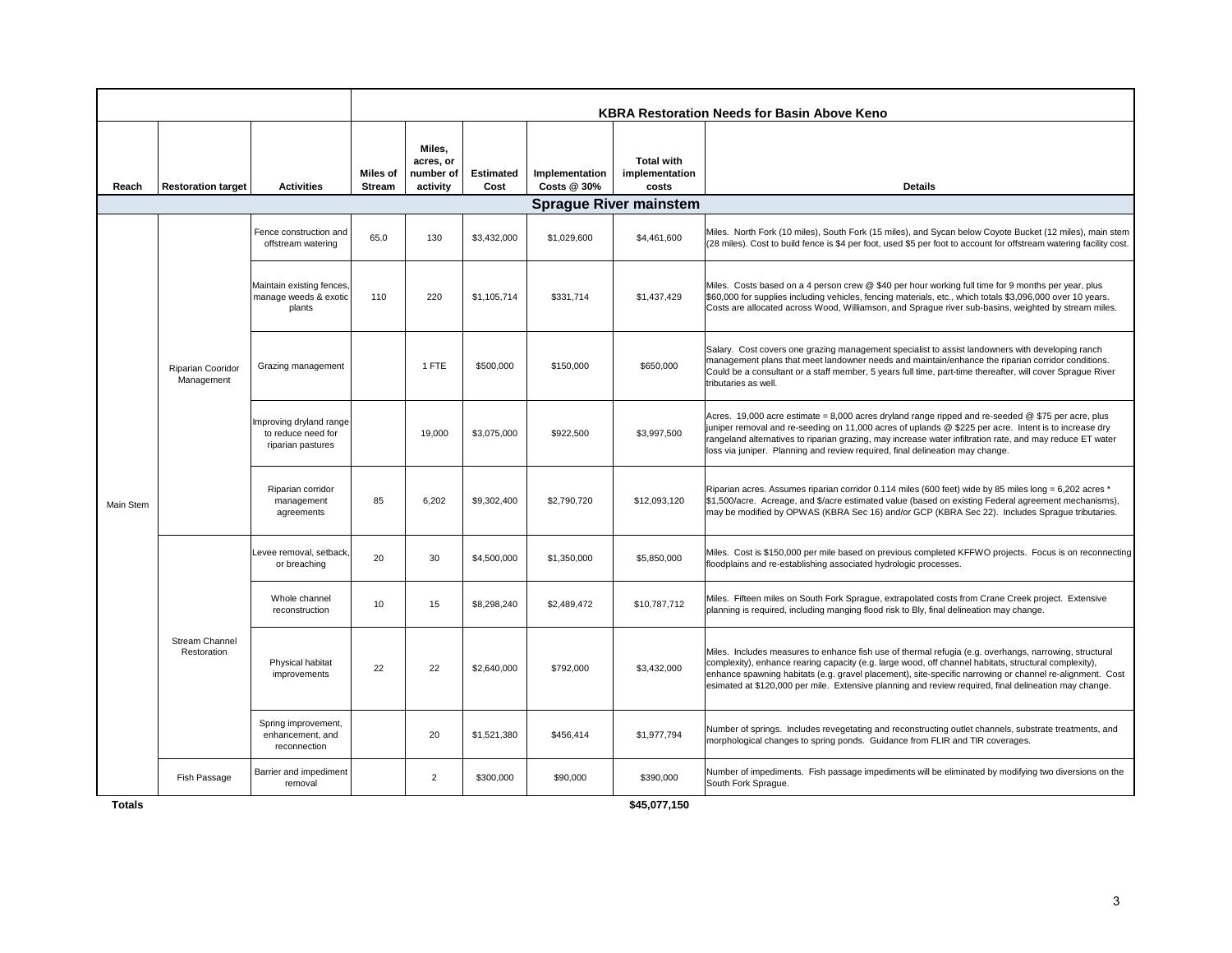|             |                                      |                                                              |                           |                                              |                          |                               | <b>KBRA Restoration Needs for Basin Above Keno</b> |                                                                                                                                                                                                                                                                                                                                                                                                                                      |
|-------------|--------------------------------------|--------------------------------------------------------------|---------------------------|----------------------------------------------|--------------------------|-------------------------------|----------------------------------------------------|--------------------------------------------------------------------------------------------------------------------------------------------------------------------------------------------------------------------------------------------------------------------------------------------------------------------------------------------------------------------------------------------------------------------------------------|
| Reach       | <b>Restoration target</b>            | <b>Activities</b>                                            | Miles of<br><b>Stream</b> | Miles.<br>acres, or<br>number of<br>activity | <b>Estimated</b><br>Cost | Implementation<br>Costs @ 30% | <b>Total with</b><br>implementation<br>costs       | <b>Details</b>                                                                                                                                                                                                                                                                                                                                                                                                                       |
|             |                                      |                                                              |                           |                                              |                          |                               | <b>Sprague River tributaries</b>                   |                                                                                                                                                                                                                                                                                                                                                                                                                                      |
|             |                                      | Fence construction and<br>offstream watering                 | 38                        | 76                                           | \$2,006.400              | \$601.920                     | \$2,608,320                                        | Miles. Fivemile (2 miles), Fishhole (7 miles), Meryl (5 miles), Trout (3 miles), Snake (2 miles), Deming (3<br>miles), Whiskey (6 miles), Brown Ck/Spring Ck (4 miles), Sycan from Torrent to Coyote Bucket (6 miles on<br>Teddy Powers Meadow and Sycan Ford). Cost to build fence is \$4 per foot, used \$5 per foot to account for<br>offstream watering facility cost.                                                           |
|             | Riparian Cooridor<br>Management      | Maintain existing fences,<br>manage weeds & exotic<br>plants | 66                        | 132                                          | \$663.429                | \$199.029                     | \$862.457                                          | Miles. Costs based on a 4 person crew @ \$40 per hour working full time for 9 months per year, plus<br>\$60,000 for supplies including vehicles, fencing materials, etc., which totals \$3,096,000 over 10 years.<br>Costs are allocated across Wood, Williamson, and Spraque river sub-basins, weighted by stream miles.                                                                                                            |
|             |                                      | Riparian corridor<br>management<br>agreements                | 52                        | 1,897                                        | \$2.845.440              | \$853.632                     | \$3,699,072                                        | Riparian acres. Assumes riparian corridor 0.057 miles (300 feet) wide by 52 miles long = 1,897 acres *<br>\$1,500/acre. Acreage, and \$/acre estimated value (based on existing Federal agreement mechanisms),<br>may be modified by OPWAS (KBRA Sec 16) and/or GCP (KBRA Sec 22). Includes Sprague tributaries.                                                                                                                     |
| Tributaries |                                      | Levee removal, setback,<br>or breaching                      | 8                         | 16                                           | \$2,400,000              | \$720,000                     | \$3,120,000                                        | Miles. Levees on Five Mile (2 miles), Fishhole (4 miles), Merrill (1 mile), Trout (2 miles), Whiskey (4 miles),<br>Sycan (1 mile), Deming (1 mile), Brown (1 mile). Cost is \$150,000 per mile based on previous completed<br>KFFWO projects. Focus is on reconnecting floodplains and re-establishing associated hydrologic<br>processes.                                                                                           |
|             | <b>Stream Channel</b><br>Restoration | Whole channel<br>reconstruction                              | 10                        | 10                                           | \$3,000,000              | \$900,000                     | \$3,900,000                                        | Miles. Brownsworth (0.5 miles), Paradise (0.5 miles), Ish Tish (1 mile), Deming (4 miles), Mercer (1 mile),<br>Fivemile (1 mile), Whiskey (1 mile), Trout (1 mile). Extensive planning and review required, final delineation<br>may change.                                                                                                                                                                                         |
|             |                                      | Physical habitat<br>improvements                             | 15                        | 15                                           | \$1,800,000              | \$540,000                     | \$2,340,000                                        | Miles. Includes measures to enhance fish use of thermal refugia (e.g. overhangs, narrowing, structural<br>complexity), enhance rearing capacity (e.g. large wood, off channel habitats, structural complexity),<br>enhance spawning habitats (e.g. gravel placement), site-specific narrowing or channel re-alignment. Cost<br>esimated at \$120,000 per mile. Extensive planning and review required, final delineation may change. |
|             |                                      | Spring improvement,<br>enhancement, and<br>reconnection      |                           | 20                                           | \$1,000,000              | \$300,000                     | \$1,300,000                                        | Number of springs. Includes revegetating and recontructing outlet channels, substrate treatments, and<br>morphological changes to spring ponds.                                                                                                                                                                                                                                                                                      |
|             | Fish Passage                         | Barrier and impediment<br>removal                            |                           | 6                                            | \$450,000                | \$135,000                     | \$585,000                                          | Number of impediments. Fishhole and Whiskey cks.                                                                                                                                                                                                                                                                                                                                                                                     |
|             | Water quality<br>improvement         | Treatment wetlands for<br>irrigation drainwater              |                           | 3                                            | \$60,000                 | \$18,000                      | \$78,000                                           | Number of wetlands. Cost per treatment wetland \$20,000, covers Sprague main stem and tributaries.<br>Planning and review required, final delineation may change.                                                                                                                                                                                                                                                                    |

**\$18,492,850**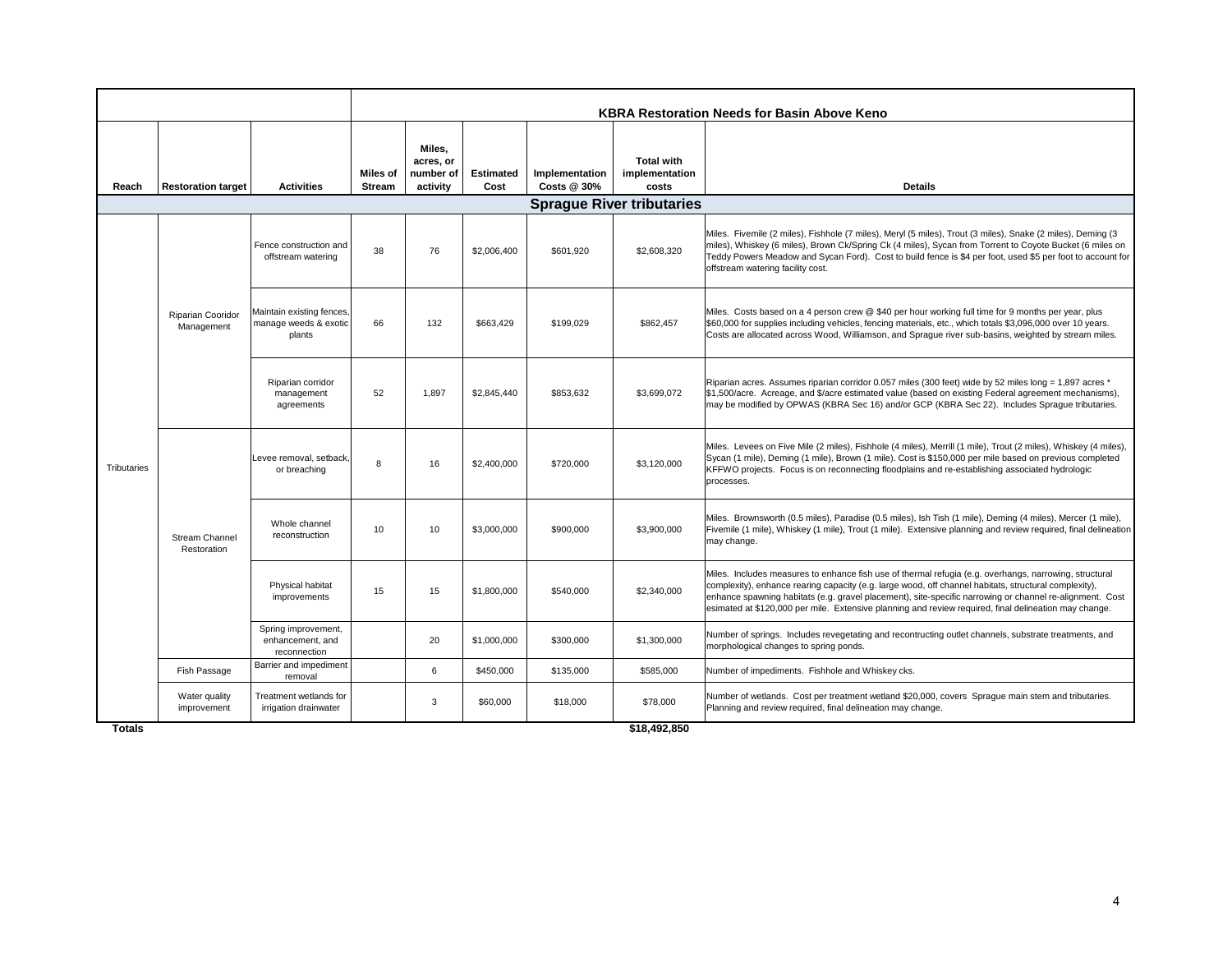|                                  |                                      |                                                              | KBRA Restoration Needs for Basin Above Keno |                                              |                          |                               |                                              |                                                                                                                                                                                                                                                                                                                                          |  |  |  |
|----------------------------------|--------------------------------------|--------------------------------------------------------------|---------------------------------------------|----------------------------------------------|--------------------------|-------------------------------|----------------------------------------------|------------------------------------------------------------------------------------------------------------------------------------------------------------------------------------------------------------------------------------------------------------------------------------------------------------------------------------------|--|--|--|
| Reach                            | <b>Restoration target</b>            | <b>Activities</b>                                            | Miles of<br><b>Stream</b>                   | Miles,<br>acres, or<br>number of<br>activity | <b>Estimated</b><br>Cost | Implementation<br>Costs @ 30% | <b>Total with</b><br>implementation<br>costs | <b>Details</b>                                                                                                                                                                                                                                                                                                                           |  |  |  |
|                                  |                                      |                                                              |                                             |                                              |                          |                               | <b>Wood River mainstem</b>                   |                                                                                                                                                                                                                                                                                                                                          |  |  |  |
|                                  |                                      | Fence construction and<br>offstream watering                 | 12.5                                        | 25                                           | \$660,000                | \$198,000                     | \$858,000                                    | Miles. Cost to build fence is \$4 per foot, used \$5 per foot to account for offstream watering facility cost.                                                                                                                                                                                                                           |  |  |  |
|                                  |                                      | Maintain existing fences,<br>manage weeds & exotic<br>plants | 21                                          | 42                                           | \$211,091                | \$63,327                      | \$274,418                                    | Miles. Costs based on a 4 person crew @ \$40 per hour working full time for 9 months per year, plus<br>\$60,000 for supplies including vehicles, fencing materials, etc., which totals \$3,096,000 over 10 years.<br>Costs are allocated across Wood, Williamson, and Spraque river sub-basins, weighted by stream miles.                |  |  |  |
| Main Stem                        | Riparian Corridor<br>Management      | Grazing management                                           |                                             | 1 FTE                                        | \$500,000                | \$150,000                     | \$650,000                                    | Salary. Cost covers one grazing management specialist to assist landowners with developing ranch<br>management plans that meet landowner needs and maintain/enhance the riparian corridor conditions.<br>Could be a consultant or a staff member, 5 years full time, part-time thereafter, will cover Wood River<br>tributaries as well. |  |  |  |
| Wood                             |                                      | Riparian corridor<br>management<br>agreements                |                                             | 720                                          | \$1,080,000              | \$324,000                     | \$1,404,000                                  | Riparian acres. Acreage needed to complete work started by KBRT. Acreage, and \$1,500/acre estimated<br>value (based on existing Federal agreement mechanisms), may be modified by OPWAS (KBRA Sec 16)<br>and/or GCP (KBRA Sec 22).                                                                                                      |  |  |  |
|                                  | <b>Stream Channel</b><br>Restoration | Levee removal, setback.<br>or breaching                      | 3                                           | 3                                            | \$450,000                | \$135,000                     | \$585,000                                    | Miles. Does not include the 2 miles above mouth (may be added later, pending analysis). Inlcudes 3 miles<br>immediately south of Weed Road. Costs are based on Wayne Ranch and similar projects completed by<br>KFFWO.                                                                                                                   |  |  |  |
|                                  |                                      | Physical habitat<br>improvements                             | 15.4                                        | 15.4                                         | \$539,000                | \$161.700                     | \$700,700                                    | Miles. \$35,000 per mile to increase rearing capacity using large wood and to increase spawning habitat<br>with gravel placement. Emphasis on maximizing productivity and capacity for early life stages of<br>anadromous fish to facilitate reintroduction.                                                                             |  |  |  |
|                                  |                                      | Fence construction and<br>offstream watering                 | 13                                          | 26                                           | \$686,400                | \$205,920                     | \$892,320                                    | Miles. Sun Ck (2 miles), Annie Ck (6 miles), and Crooked Ck (5 miles). Cost to build fence is \$4 per foot,<br>used \$5 per foot to account for offstream watering facility cost.                                                                                                                                                        |  |  |  |
| <b>Wood River</b><br>Tributaries | Riparian Corridor<br>Management      | Maintain existing fences.<br>manage weeds & exotic<br>plants | 19                                          | 38                                           | \$190,987                | \$57,296                      | \$248,283                                    | Miles. Costs based on a 4 person crew @ \$40 per hour working full time for 9 months per year, plus<br>\$60,000 for supplies including vehicles, fencing materials, etc., which totals \$3,096,000 over 10 years.<br>Costs are allocated across Wood, Williamson, and Spraque river sub-basins, weighted by stream miles.                |  |  |  |
|                                  | <b>Stream Channel</b>                | Physical habitat<br>improvements                             |                                             | $\overline{7}$                               | \$75,000                 | \$22,500                      | \$97,500                                     | Miles. \$52,000 for upper 5 miles of Crooked Creek, \$21,000 for two miles of Fort Creek.                                                                                                                                                                                                                                                |  |  |  |
|                                  | Restoration                          | Whole channel<br>reconstruction                              |                                             | 3                                            | \$1,658,202              | \$497,461                     | \$2,155,663                                  | Miles. Sun Ck (2 miles), Annie Ck (1 mile). Costs based on Crane Ck and similar projects completed<br>recently by KFFWO.                                                                                                                                                                                                                 |  |  |  |

**\$7,865,880**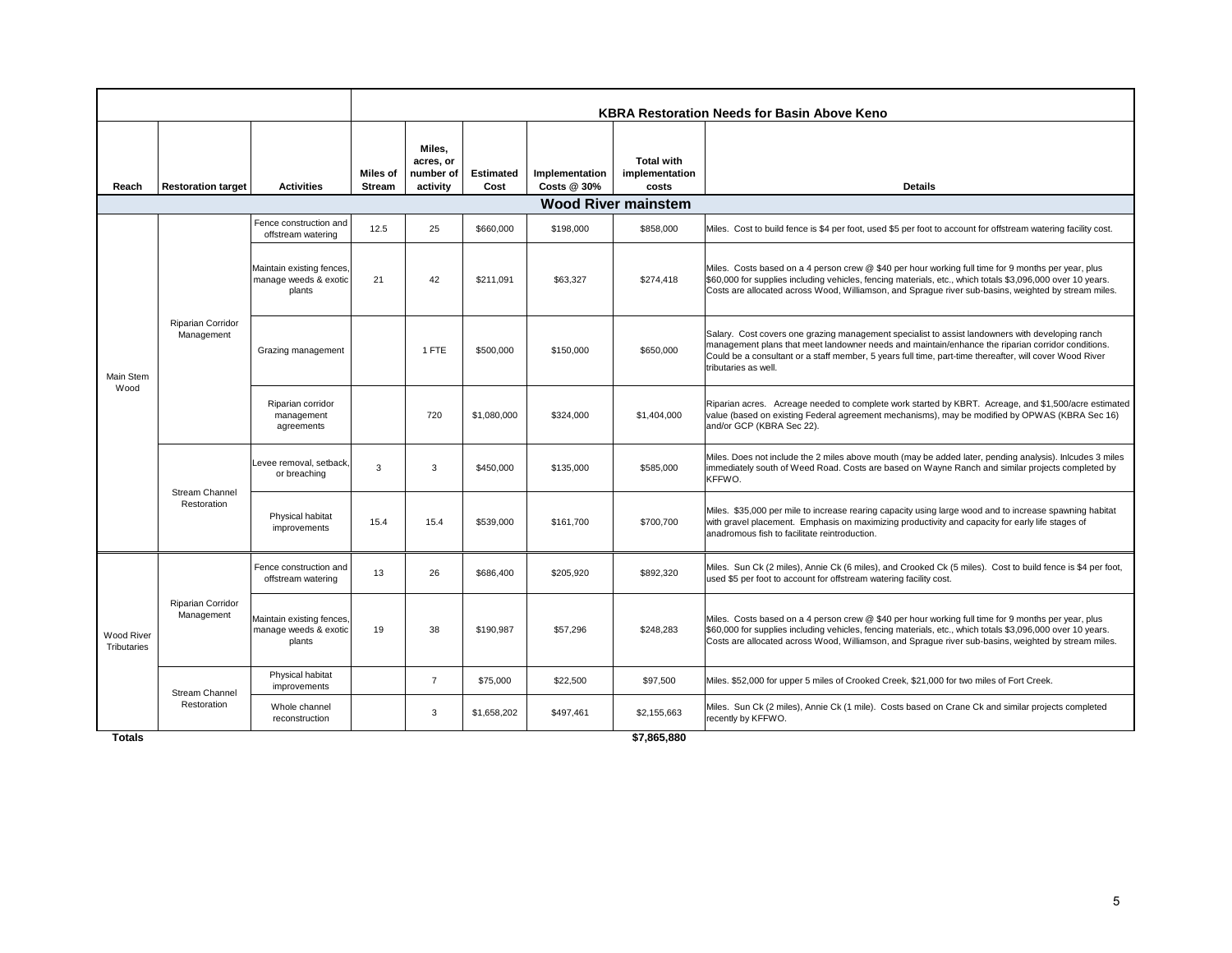|                                   |                                        |                                                              | <b>KBRA Restoration Needs for Basin Above Keno</b> |                                              |                          |                               |                                              |                                                                                                                                                                                                                                                                                                                           |  |  |  |  |
|-----------------------------------|----------------------------------------|--------------------------------------------------------------|----------------------------------------------------|----------------------------------------------|--------------------------|-------------------------------|----------------------------------------------|---------------------------------------------------------------------------------------------------------------------------------------------------------------------------------------------------------------------------------------------------------------------------------------------------------------------------|--|--|--|--|
| Reach                             | <b>Restoration target</b>              | <b>Activities</b>                                            | Miles of<br><b>Stream</b>                          | Miles.<br>acres, or<br>number of<br>activity | <b>Estimated</b><br>Cost | Implementation<br>Costs @ 30% | <b>Total with</b><br>implementation<br>costs | <b>Details</b>                                                                                                                                                                                                                                                                                                            |  |  |  |  |
|                                   |                                        |                                                              |                                                    |                                              |                          |                               | <b>Wood River tributaries</b>                |                                                                                                                                                                                                                                                                                                                           |  |  |  |  |
| Sevenmile                         |                                        | Fence construction and<br>offstream watering                 | 3                                                  | 6                                            | \$158,400                | \$47,520                      | \$205,920                                    | Miles. Short Ck and Crane Ck (not including Forest Service; fence is needed only between McQuiston<br>Road and start of Federal property at Barnes Ranch). Cost to build fence is \$4 per foot, used \$5 per foot to<br>account for offstream watering facility cost.                                                     |  |  |  |  |
|                                   | <b>Riparian Corridor</b><br>Management | Maintain existing fences,<br>manage weeds & exotic<br>plants | 23                                                 | 46                                           | \$231.195                | \$69,358                      | \$300.553                                    | Miles. Costs based on a 4 person crew @ \$40 per hour working full time for 9 months per year, plus<br>\$60,000 for supplies including vehicles, fencing materials, etc., which totals \$3,096,000 over 10 years.<br>Costs are allocated across Wood, Williamson, and Sprague river sub-basins, weighted by stream miles. |  |  |  |  |
| Creek/Canal<br>System             |                                        | Riparian corridor<br>management<br>agreements                |                                                    | 175                                          | \$262,500                | \$78,750                      | \$341,250                                    | Riparian acres. Includes Fourmile system. Acreage needed to complete work started by KBRT. Acreage,<br>and \$1,500/acre estimated value (based on existing Federal agreement mechanisms), may be modified by<br>OPWAS (KBRA Sec 16) and/or GCP (KBRA Sec 22).                                                             |  |  |  |  |
|                                   | <b>Stream Channel</b><br>Restoration   | Whole channel<br>reconstruction                              | 3.0                                                | 4.5                                          | \$2,489.715              | \$746.915                     | \$3,236,630                                  | Miles. Lower channelized 3 miles on Sevenmile Ck above federally ownership will be restored to 4.5 miles<br>of channel. Costs are based on other recent, similar projects competed by KFFWO. Extensive planning<br>and review are needed, actions will undergo NEPA process, final delineation may change.                |  |  |  |  |
|                                   |                                        | Fence construction and<br>offstream watering                 |                                                    | $\overline{1}$                               | \$26,400                 | \$7,920                       | \$34,320                                     | Miles. Fourmile Creek above Fourmile Canal. Cost to build fence is \$4 per foot; used \$5 per foot to<br>account for offstream watering facility cost.                                                                                                                                                                    |  |  |  |  |
| Fourmile<br>Creek/Canal<br>System | Riparian Corridor<br>Management        | Maintain existing fences,<br>manage weeds & exotic<br>plants | 8                                                  | 16                                           | \$80.416                 | \$24.125                      | \$104,540                                    | Miles. Costs based on a 4 person crew @ \$40 per hour working full time for 9 months per year, plus<br>\$60,000 for supplies including vehicles, fencing materials, etc., which totals \$3,096,000 over 10 years.<br>Costs are allocated across Wood, Williamson, and Sprague river sub-basins, weighted by stream miles. |  |  |  |  |
|                                   | <b>Stream Channel</b><br>Restoration   | Whole channel<br>reconstruction                              | 1.5                                                | 2.3                                          | \$1,239,156              | \$371.747                     | \$1,610,903                                  | Miles. Changing lower channelized portion of Fourmile Ck. Costs are based on other recent, similar<br>projects competed by KFFWO.                                                                                                                                                                                         |  |  |  |  |

**\$5,834,120**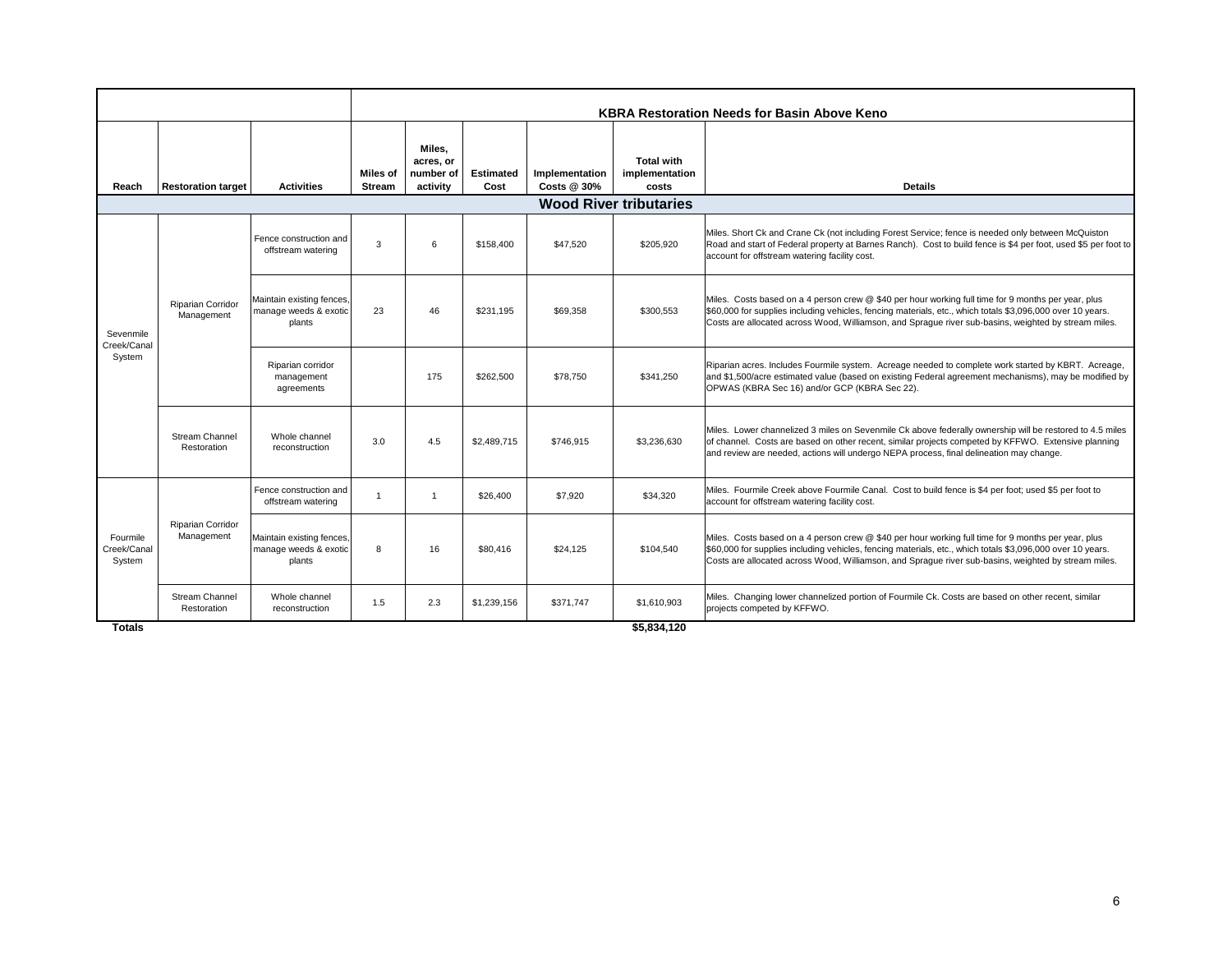|                                  |                                     |                                                             |                    |                                              |                          |                               |                                              | <b>KBRA Restoration Needs for Basin Above Keno</b>                                                                                                                                                                                                                                                                                                                                                                       |  |  |  |
|----------------------------------|-------------------------------------|-------------------------------------------------------------|--------------------|----------------------------------------------|--------------------------|-------------------------------|----------------------------------------------|--------------------------------------------------------------------------------------------------------------------------------------------------------------------------------------------------------------------------------------------------------------------------------------------------------------------------------------------------------------------------------------------------------------------------|--|--|--|
| Reach                            | <b>Restoration target</b>           | <b>Activities</b>                                           | Miles of<br>Stream | Miles,<br>acres, or<br>number of<br>activity | <b>Estimated</b><br>Cost | Implementation<br>Costs @ 30% | <b>Total with</b><br>implementation<br>costs | <b>Details</b>                                                                                                                                                                                                                                                                                                                                                                                                           |  |  |  |
| <b>Upper Klamath Lake</b>        |                                     |                                                             |                    |                                              |                          |                               |                                              |                                                                                                                                                                                                                                                                                                                                                                                                                          |  |  |  |
| Upper<br>Klamath/<br>Agency Lake | Lake-fringe Wetlands<br>Restoration | Floodplain wetland<br>restoration and storage               |                    | 10                                           | \$9,615,385              | \$2,884,616                   | \$12,500,001                                 | Miles. Ten miles of levee material to be removed and utilized for additional habitat features such as raised<br>channels or island habitats. Effort will be coordinated with Sevenmile Creek channel reconstruction in the<br>Wood River. Costs based on similar activities at the Williamson River Delta. Extensive planning and<br>review are needed, actions will undergo NEPA process, final delineation may change. |  |  |  |
|                                  | Physical habitat<br>improvement     | Enhance endangered<br>sucker spawning habitat<br>in springs |                    | 10                                           | \$153,846                | \$46,154                      | \$200,000                                    | Number of spawning sites. Improvements mostly involve adding gravel to springs used by endangered<br>suckers.                                                                                                                                                                                                                                                                                                            |  |  |  |
| <b>Totals</b>                    |                                     |                                                             |                    |                                              |                          |                               | \$12,700,000                                 |                                                                                                                                                                                                                                                                                                                                                                                                                          |  |  |  |

|                                  | In or Above Keno Reservoir                               |                                                                       |  |                   |              |              |              |                                                                                                                                                                                                                                                                                                                                                                            |  |  |  |  |  |
|----------------------------------|----------------------------------------------------------|-----------------------------------------------------------------------|--|-------------------|--------------|--------------|--------------|----------------------------------------------------------------------------------------------------------------------------------------------------------------------------------------------------------------------------------------------------------------------------------------------------------------------------------------------------------------------------|--|--|--|--|--|
|                                  |                                                          | Study of management<br>and reduction of organic<br>and nutrient loads |  |                   | \$3.846.154  | \$1.153.846  | \$5,000,000  | Estimated 10% of the total cost in KBRA as available for study and 90% for implementation of a treatment<br>strategy in or above Keno Reservoir, which includes Upper Klamath Lake.                                                                                                                                                                                        |  |  |  |  |  |
| In or above<br>Keno<br>Reservoir | Organic and nutrient<br>load reduction and<br>management | Implement<br>recommended organic<br>and nutrient reduction<br>actions |  |                   | \$34,615,385 | \$10,384,616 | \$45,000,000 | Likely to be combination of treatment wetlands, engineered water treatment facilities, physical removal of<br>particulate organics, treatments to precipitate nutrients (alum, clay, etc.). Cost certain to be large, precise<br>estimates will follow appropriate studies. Intent is to improve conditions in the Klamath River, as well as in<br>the lake and reservoir. |  |  |  |  |  |
|                                  | Wetlands                                                 | Restore wetlands on<br>Keno Reservoir                                 |  | TBD from<br>study | \$3.846.154  | \$1.153.846  | \$5,000,000  | Location, size, and nature of wetlands to be determined based on above mentioned water quality<br>improvement studies.                                                                                                                                                                                                                                                     |  |  |  |  |  |

**\$55 000 000 \$55,000,000**

|                                            | <b>Fish Entrainment Reduction at Diversions</b> |                                                                 |  |     |              |             |                    |                                                                                                                                                                                                  |  |  |  |  |  |
|--------------------------------------------|-------------------------------------------------|-----------------------------------------------------------------|--|-----|--------------|-------------|--------------------|--------------------------------------------------------------------------------------------------------------------------------------------------------------------------------------------------|--|--|--|--|--|
| Williamson,<br>Sprague, and<br>Wood rivers |                                                 | Screening pumps and<br>diversions                               |  | 100 | \$2,307,692  | \$692,308   | \$3,000,000        | Number of diversions. Based on ODFW inventories on Wood, USFWS and OWRD records on Sprague.<br>Inventories are incomplete for some areas, number and cost requires some refinement.              |  |  |  |  |  |
| Upper<br>Klamath Lake                      | Fish Passage and<br>Entrainment                 | Screening pumps and<br>diversions                               |  | 20  | \$384,616    | \$115,385   | \$500,000          | Number of diversions. Approximate number, number and cost requires some refinement.                                                                                                              |  |  |  |  |  |
| Keno<br>Reservoir                          |                                                 | Screening pumps and<br>Klamath Irrigation<br>Project diversions |  |     | \$19,230,769 | \$5,769,231 | \$25,000,000       | Screening of pumps in Keno Reservoir, and major diversions for Klamath Irrigation Project. Studies of best<br>screening apporaches under way, costs here are placeholders pending study results. |  |  |  |  |  |
| Totale                                     |                                                 |                                                                 |  |     |              |             | <b>COR 500 000</b> |                                                                                                                                                                                                  |  |  |  |  |  |

**Totals**

**\$28,500,000**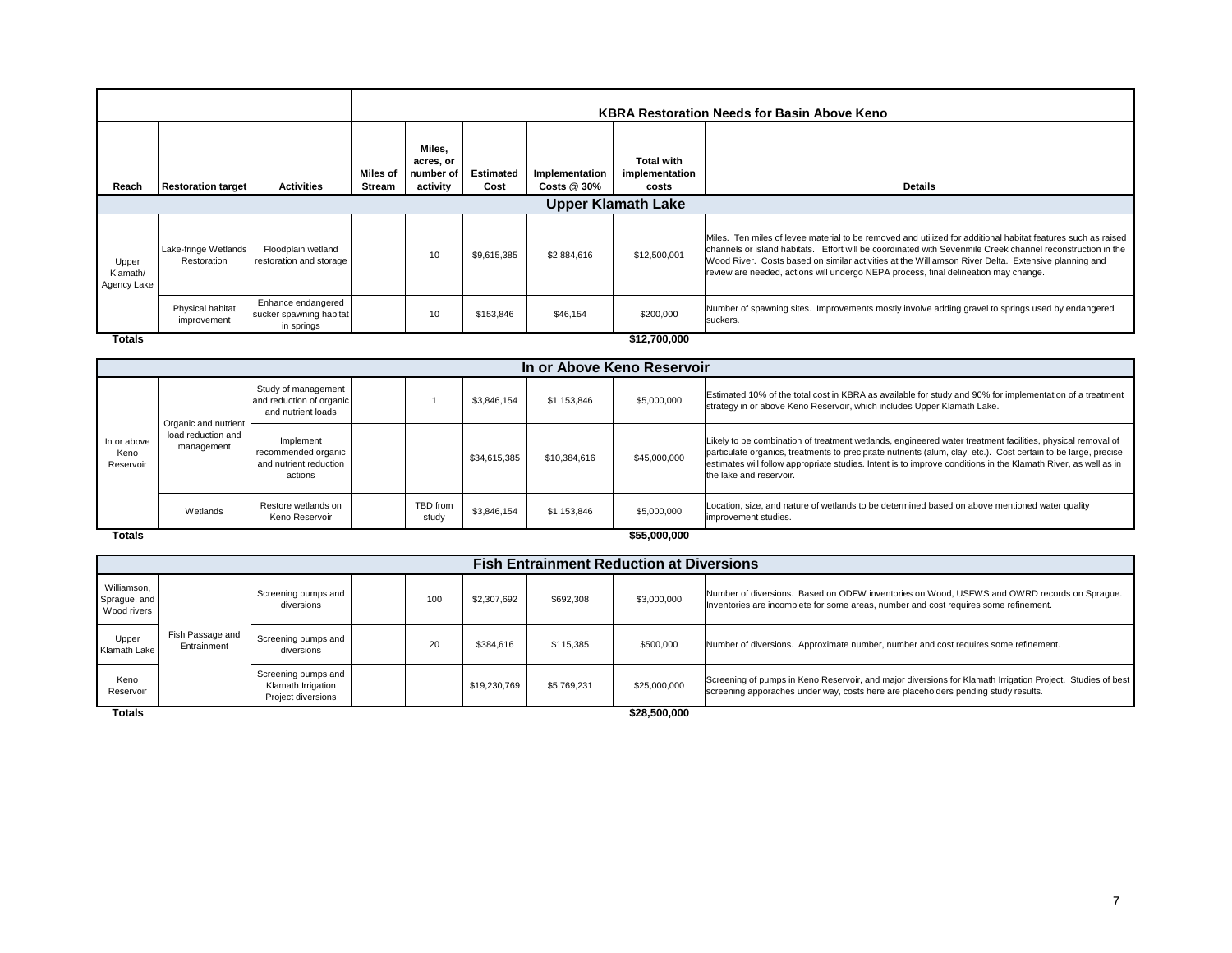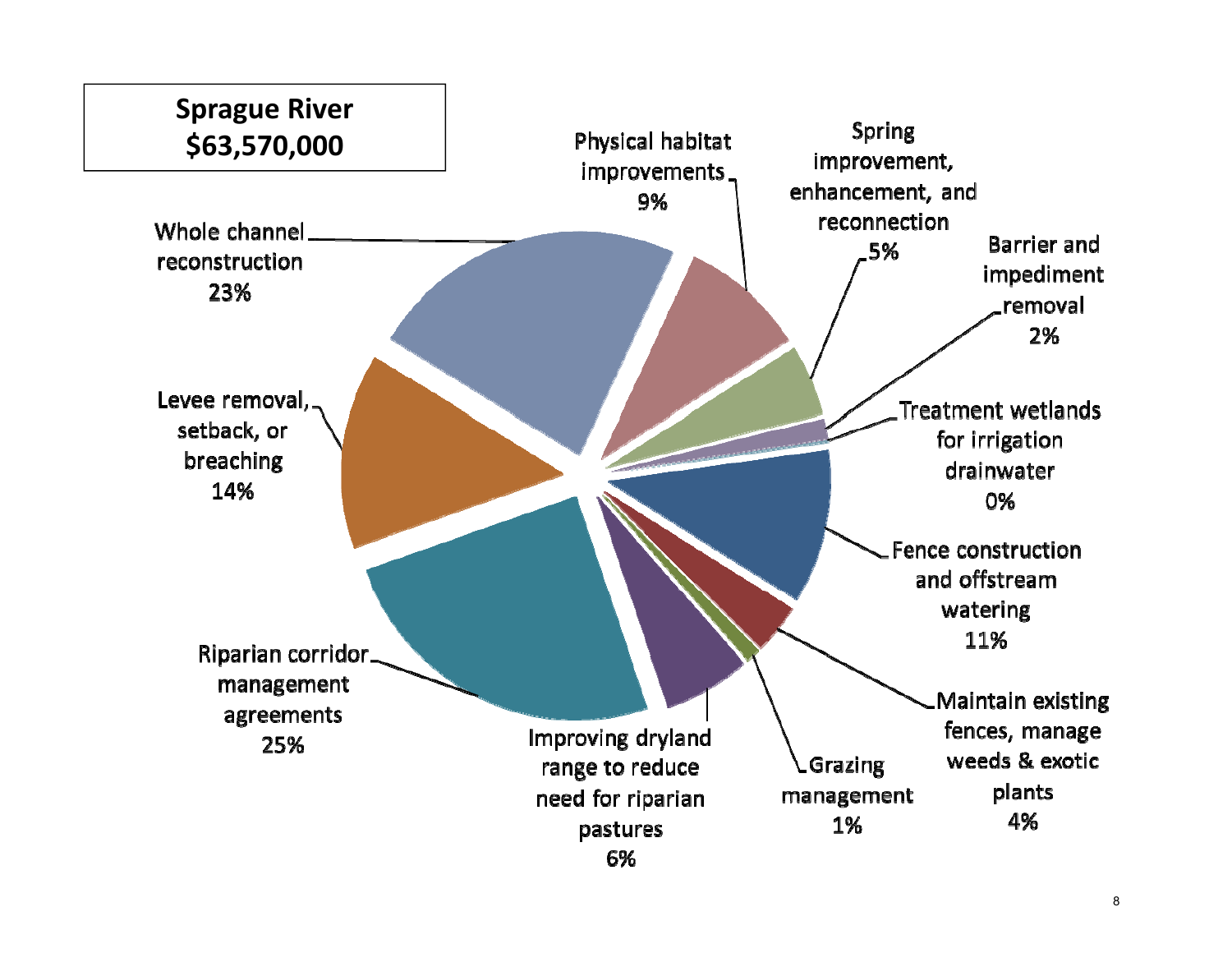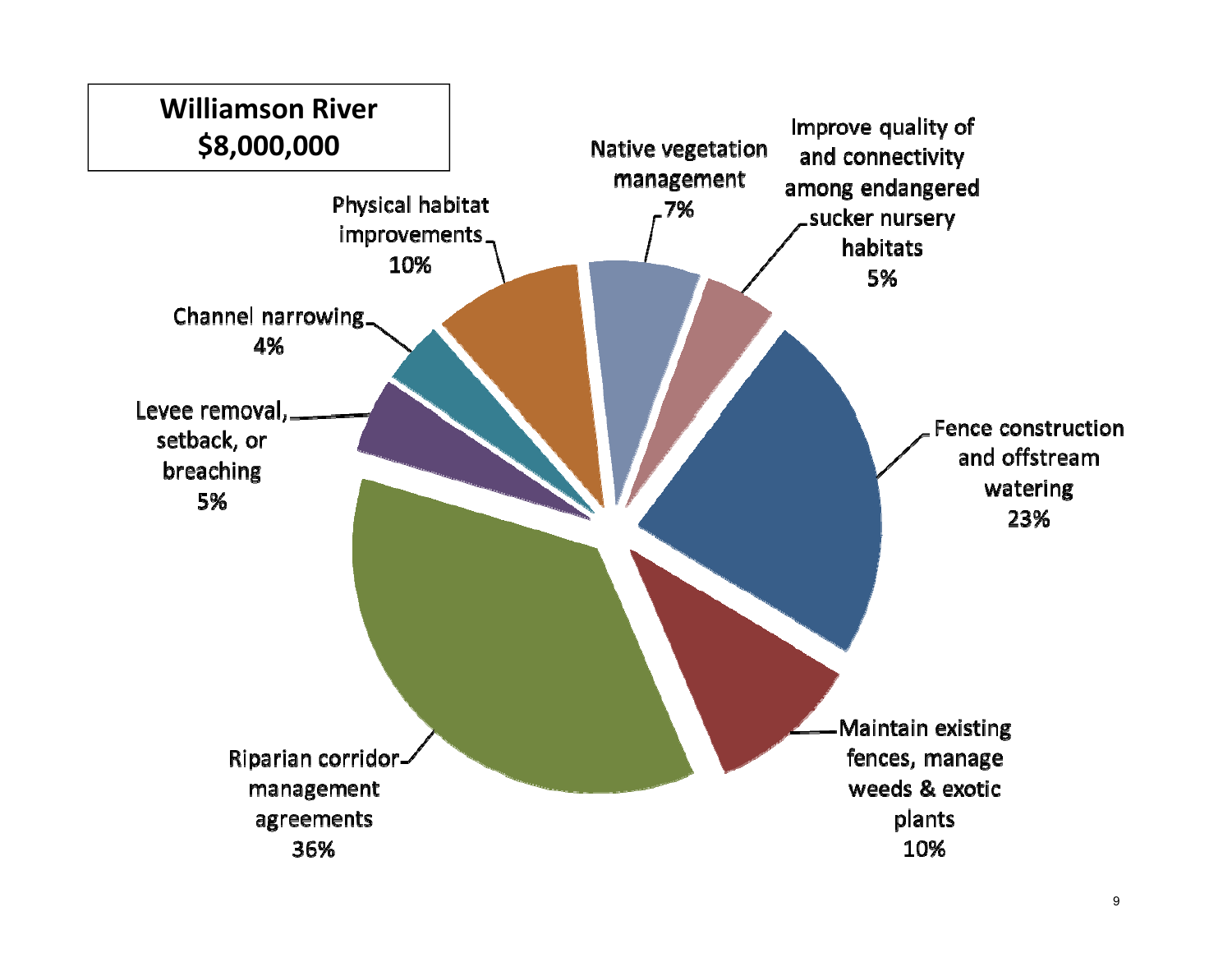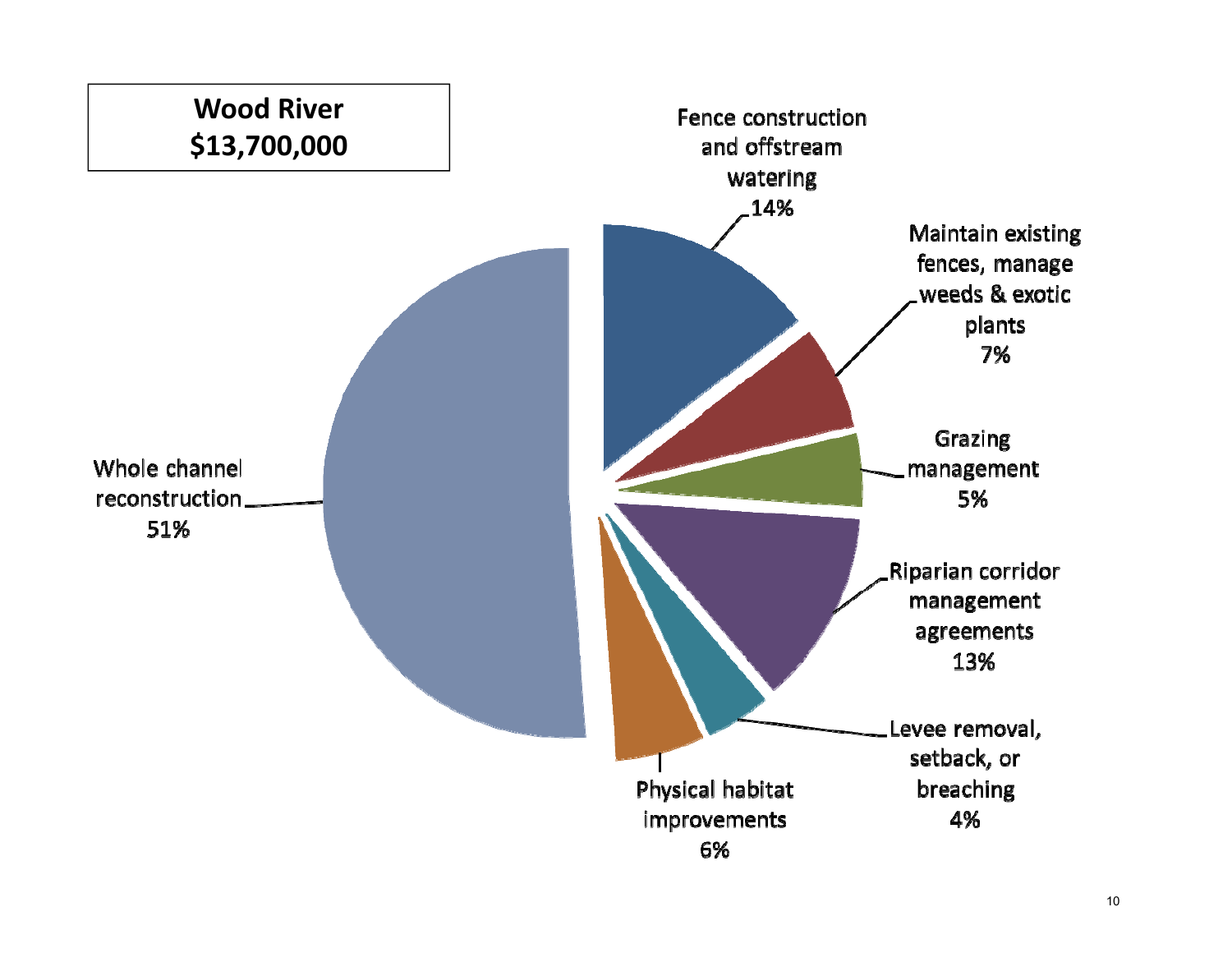